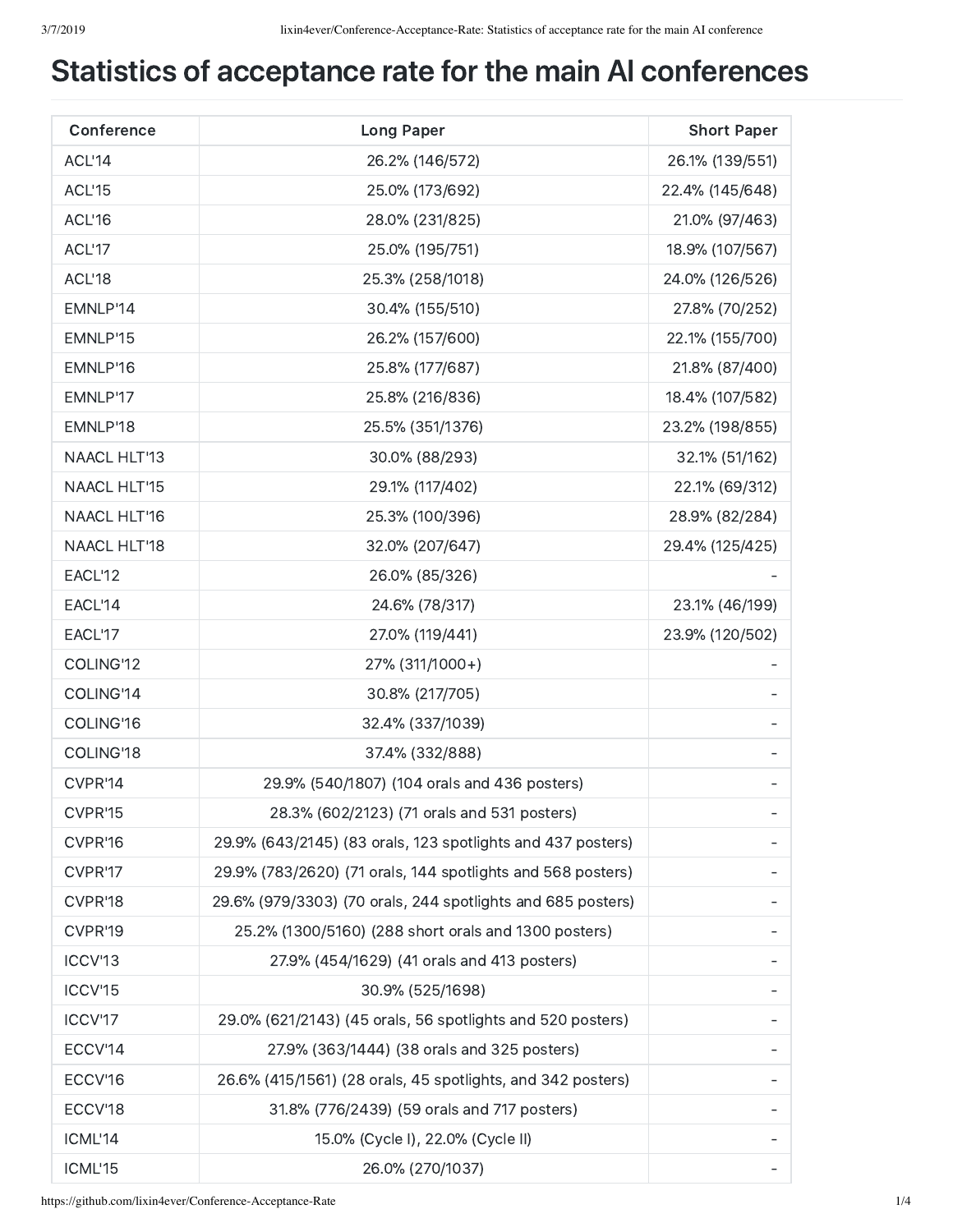| Conference    | <b>Long Paper</b>                                            | <b>Short Paper</b> |
|---------------|--------------------------------------------------------------|--------------------|
| ICML'16       | 24.0% (322/?)                                                |                    |
| ICML'17       | 25.9% (434/1676)                                             |                    |
| ICML'18       | 25.1% (621/2473)                                             |                    |
| NIPS'14       | 24.7% (414/1678)                                             |                    |
| NIPS'15       | 21.9% (403/1838)                                             |                    |
| NIPS'16       | 23.6% (569/2403)                                             |                    |
| NIPS'17       | 20.9% (678/3240) (40 orals, 112 spotlights and 526 posters)  |                    |
| NIPS'18       | 20.8% (1011/4856) (30 orals, 168 spotlights and 813 posters) |                    |
| ICLR'14       |                                                              |                    |
| ICLR'15       |                                                              |                    |
| ICLR'16       |                                                              |                    |
| ICLR'17       | 39.1% (198/507) (15 orals and 183 posters)                   |                    |
| ICLR'18       | 32.0% (314/981) (23 orals and 291 posters)                   |                    |
| ICLR'19       | 31.4% (500/1591) (24 orals and 476 posters)                  |                    |
| COLT'14       | 32.1% (45/140)                                               |                    |
| COLT'15       | 34.8% (62/178)                                               |                    |
| COLT'16       | 26.1% (53/203)                                               |                    |
| COLT'17       | 32.5% (74/228)                                               |                    |
| COLT'18       | 27.2% (91/335)                                               |                    |
| <b>UAI'14</b> | 32.0% (94/292)                                               |                    |
| <b>UAI'15</b> | 34.0% (99/291)                                               |                    |
| <b>UAI'16</b> | 31.0% (85/275)                                               |                    |
| <b>UAI'17</b> | 31.0% (87/282)                                               |                    |
| AISTATS'14    | 35.8% (120/335)                                              |                    |
| AISTATS'15    | 28.7% (127/442)                                              |                    |
| AISTATS'16    | 30.7% (165/537)                                              |                    |
| AISTATS'17    | 31.7% (167/?)                                                |                    |
| AISTATS'18    | $\ddot{\cdot}$                                               |                    |
| AAAI'14       | 28.0%                                                        |                    |
| AAAI'15       | 26.7% (531/1991)                                             |                    |
| AAAI'16       | 25.8% (549/2132)                                             |                    |
| AAAI'17       | 24.6% (638/2590)                                             |                    |
| AAAI'18       | 24.6% (933/3800)                                             |                    |
| AAAI'19       | 16.2% (1150/7095)                                            |                    |
| IJCAI'13      | 28.0% (413/1473)                                             |                    |
| IJCAI'15      | 28.6% (572/1996)                                             |                    |
| IJCAI'16      | 24.0% (551/2294)                                             |                    |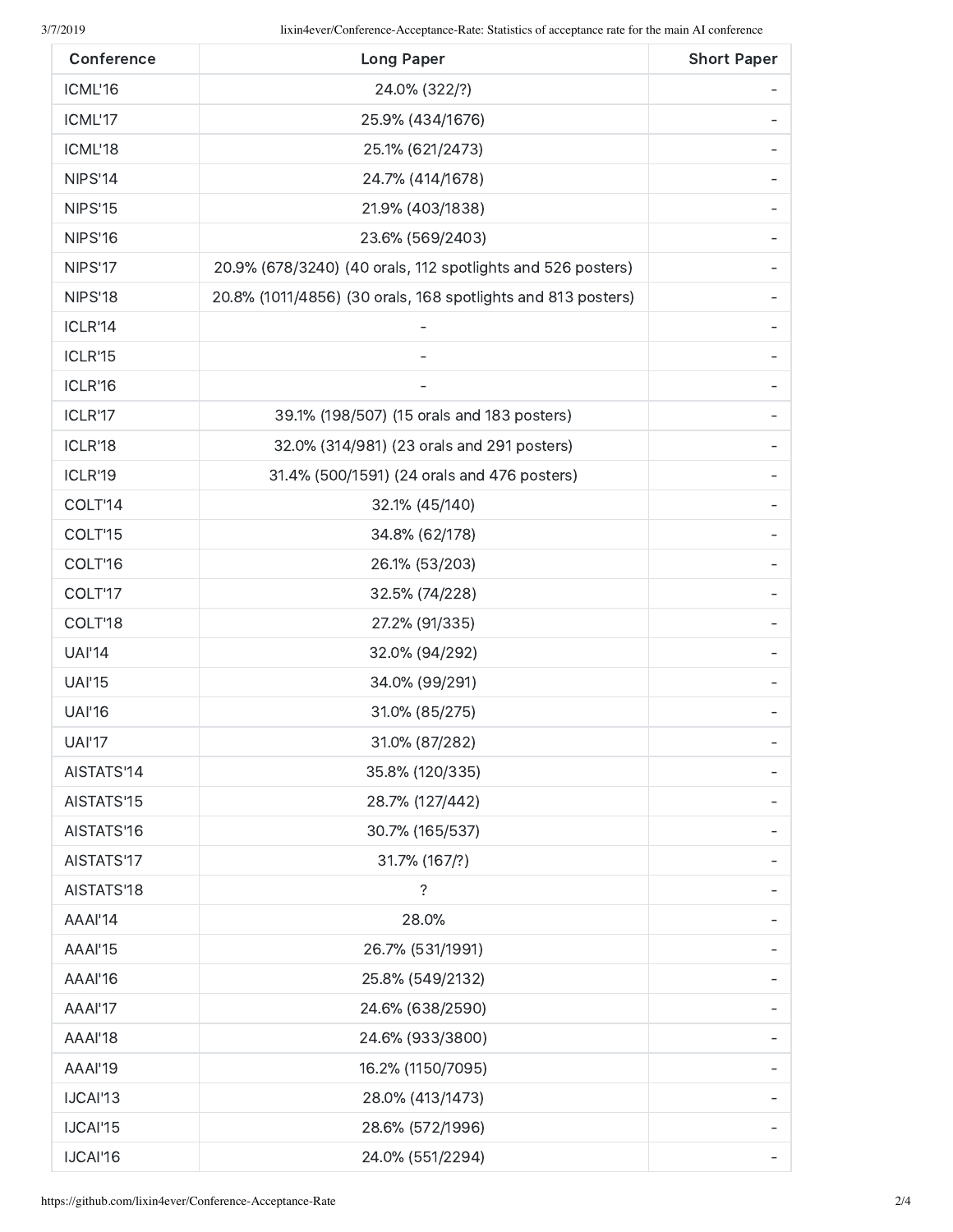| Conference    | <b>Long Paper</b> | <b>Short Paper</b> |
|---------------|-------------------|--------------------|
| IJCAI'17      | 26.0% (660/2540)  |                    |
| IJCAI'18      | 20.5% (710/3470)  |                    |
| KDD'14        | 14.6% (151/1036)  |                    |
| KDD'15        | 19.5% (160/819)   |                    |
| KDD'16        | 13.7% (142/1115)  |                    |
| KDD'17        | 17.4% (130/748)   |                    |
| KDD'18        | 18.4% (181/983)   |                    |
| SIGIR'14      | 21.0% (82/387)    | 40.0% (104/263)    |
| SIGIR'15      | 20.0% (70/351)    | 31.3% (79/252)     |
| SIGIR'16      | 18.0% (62/341)    | 30.6% (104/339)    |
| SIGIR'17      | 22.0% (78/362)    | 30.0% (121/398)    |
| SIGIR'18      | 21.0% (86/409)    | 30.0% (98/327)     |
| <b>WWW'14</b> | 13.0% (84/645)    |                    |
| <b>WWW'15</b> | 14.0% (131/929)   |                    |
| <b>WWW'16</b> | 16.0% (115/727)   |                    |
| WWW'17        | 17.0% (164/966)   |                    |
| <b>WWW'18</b> | 15.0% (171/1140)  |                    |
| WWW'19        |                   |                    |
| ICDM'14       | 9.77% (71/727)    | 9.76% (71/727)     |
| ICDM'15       | 8.4% (68/807)     | 9.7% (78/807)      |
| ICDM'16       | 8.6% (78/904)     | 11.0% (100/904)    |
| ICDM'17       | 9.3% (72/778)     | 10.7% (83/778)     |
| ICDM'18       | 8.9% (84/948)     | 11.1% (105/948)    |
| WSDM'14       | 18.0% (64/355)    |                    |
| WSDM'15       | 16.4% (39/238)    |                    |
| WSDM'16       | 18.2% (67/368)    |                    |
| WSDM'17       | 15.8% (80/505)    |                    |
| WSDM'18       | 16.1% (84/514)    |                    |
| WSDM'19       | 16.4% (84/511)    |                    |
| CIKM'14       | 21.0% (175/838)   | 21.9% (57/260)     |
| CIKM'15       | 26.0% (165/646)   | 25.0% (69/276)     |
| CIKM'16       | 23.0% (160/701)   | 23.5% (55/234)     |
| CIKM'17       | 20.0% (171/855)   | 28.4% (119/419)    |
| CIKM'18       | 17.0% (147/862)   | 23.2% (96/413)     |
| <b>SDM'14</b> | 29.0% (120/389)   |                    |
| <b>SDM'15</b> | 22.0%             |                    |
| <b>SDM'16</b> | 25.9%             |                    |